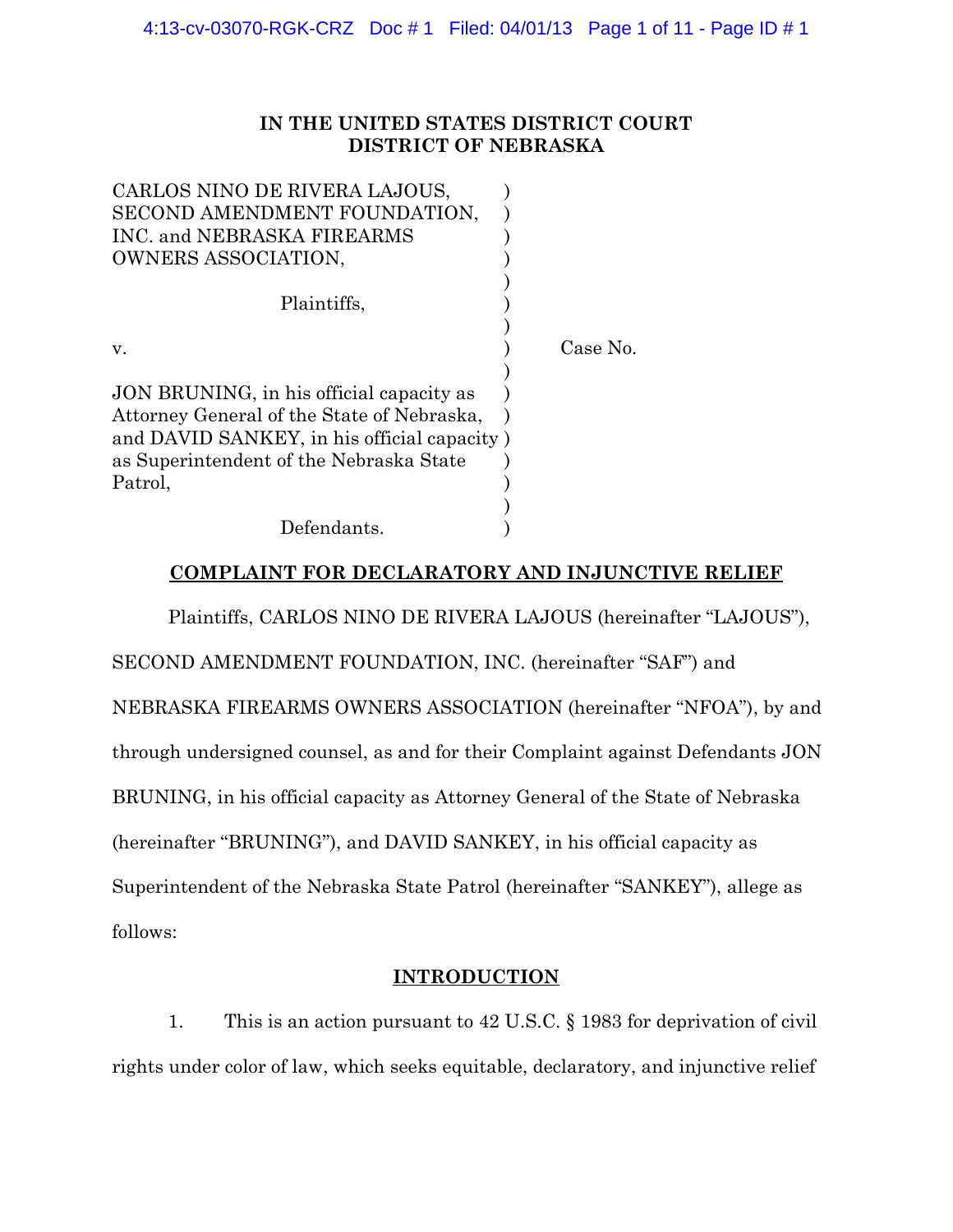#### 4:13-cv-03070-RGK-CRZ Doc # 1 Filed: 04/01/13 Page 2 of 11 - Page ID # 2

challenging the State of Nebraska's prohibition on otherwise qualified non-U.S. citizens who legally reside in Nebraska from obtaining a concealed carry permit, pursuant to Nebraska Revised Statute (hereinafter "NRS") § 69-2433(10).

2. The Second Amendment "guarantee[s] the individual right to possess and carry weapons in case of confrontation," *District of Columbia v. Heller*, 554 U.S. 570, 128 S.Ct. 2783, 2797 (2008), and is "fully applicable against the States," *McDonald v. City of Chicago*, 561 U.S. 3025, 130 S. Ct. 3020, 3026 (2010).

3. However, the laws of Nebraska completely prohibit resident legal aliens from the concealed carry of guns, in public, for the purpose of self-defense. In Nebraska, only citizens may have the benefit of an armed defense by concealed carry.

4. Plaintiffs seek to establish that the recognition and incorporation of the Second Amendment, and the Fourteenth Amendment's equal protection clause, renders the State's ban on non-citizens obtaining a concealed carry permit, unconstitutional. As the Plaintiffs only seek to be treated the same as law-abiding citizens, the Second Amendment renders a *ban* such as that challenged in this action, impermissible.

#### **JURISDICTION AND VENUE**

5. This Court has subject matter jurisdiction pursuant to 28 U.S.C. §§ 1331, 1343, 2201, 2202 and 42 U.S.C. § 1983, in that this action seeks to redress the deprivation, under color of the laws, statute, ordinances, regulations, customs, and usages of the Defendants as they execute, administer and enforce the complained-of

-2-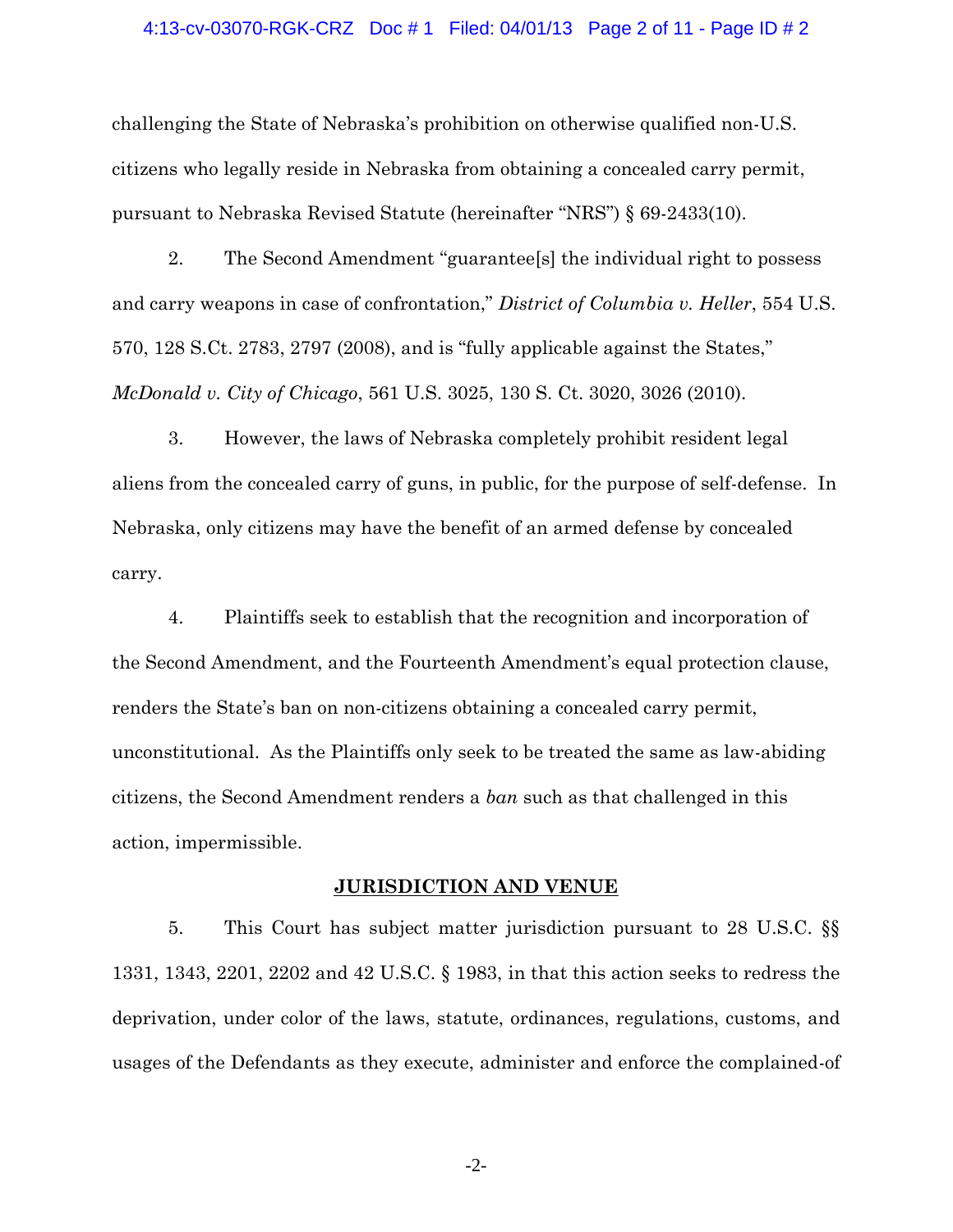#### 4:13-cv-03070-RGK-CRZ Doc # 1 Filed: 04/01/13 Page 3 of 11 - Page ID # 3

laws, of the rights, privileges or immunities secured by the United States Constitution and by Acts of Congress.

6. This Court has personal jurisdiction over each of the Defendants because, *inter alia*, they acted under the color of laws, policies, customs, and/or practices of the State of Nebraska and/or within the geographic confines of the State of Nebraska.

7. Venue is proper pursuant to 28 U.S.C. § 1391 because the Defendants execute, administer, and enforce the complained-of laws against Plaintiffs in this District, and because the events and omissions giving rise to this action are harming Plaintiffs in this District, and the State laws were enacted in the State capital in this District.

#### **PLAINTIFFS**

8. Plaintiff LAJOUS is 68 years old, and a citizen of Mexico residing in Lincoln, Nebraska, and who has done so since 1990. LAJOUS received his permanent resident visa (a/k/a "green card") in 1991, and earned three associate degrees in the applied sciences from Central Community College in Hastings, Nebraska in the early 1990's. LAJOUS has worked as a machinist for an aviation company in Lincoln for fourteen years. He also has family in the area. In sum, he has many solid connections to the State of Nebraska and the Lincoln area.

9. LAJOUS is allowed to carry a firearm openly in Nebraska, except for locations where doing such is illegal, but does not always wish to do so, and he is prohibited by NRS § 69-2433(10) from obtaining a concealed carry permit, and thus carrying a handgun in a concealed manner for self-defense.

-3-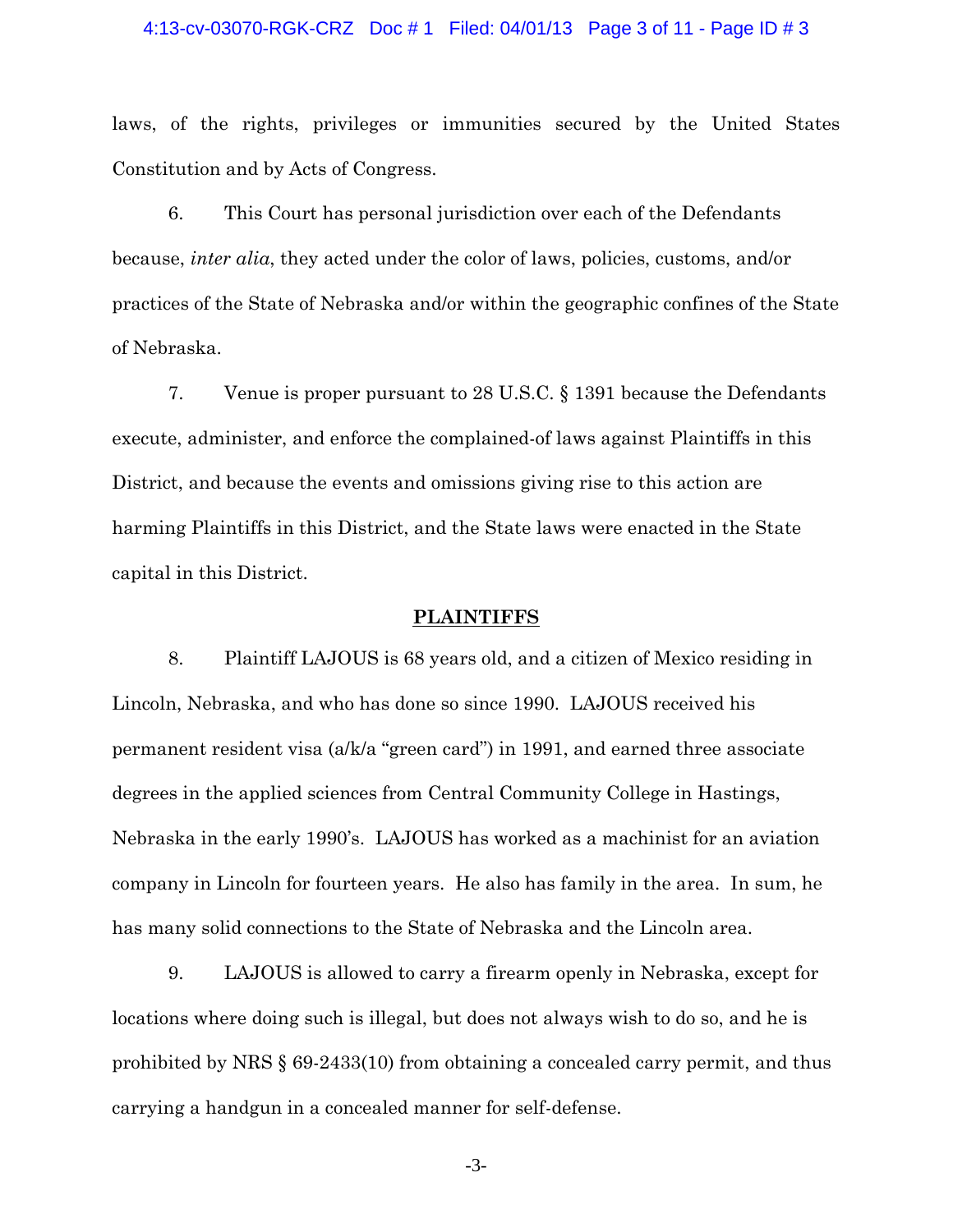#### 4:13-cv-03070-RGK-CRZ Doc # 1 Filed: 04/01/13 Page 4 of 11 - Page ID # 4

10. LAJOUS would carry a loaded and functional concealed handgun in public for self-defense, but he refrains from doing so because he fears arrest, prosecution, fine, and imprisonment as he understands it is unlawful for a noncitizen to carry a concealed handgun in Nebraska.

11. On or about February 24, 2013, LAJOUS went to the Lincoln office of the Criminal Identification Division ("CID") of the Nebraska State Patrol to complete and submit a concealed carry permit application. Julie Rogers, a Records Technician at the State Patrol's CID, and an employee of same, learned LAJOUS was not an American citizen and would not allow him to even fill out the application, much less submit it. Therefore, LAJOUS's attempt to file a concealed carry permit application was denied.

12. SAF is a non-profit membership organization incorporated under the laws of Washington with its principal place of business in Bellevue, Washington. SAF's membership includes lawfully admitted aliens residing in Nebraska. SAF has over 650,000 members and supporters nationwide. The purposes of SAF include education, research, publishing and legal action focusing on the Constitutional right privately to own and possess firearms. SAF brings this action on behalf of itself and its members.

13. Members of SAF who are legal residents yet non-citizens would carry loaded and functional concealed handguns in public for self-defense, but refrain from doing so because they understand it is impossible for a non-citizen to obtain a

-4-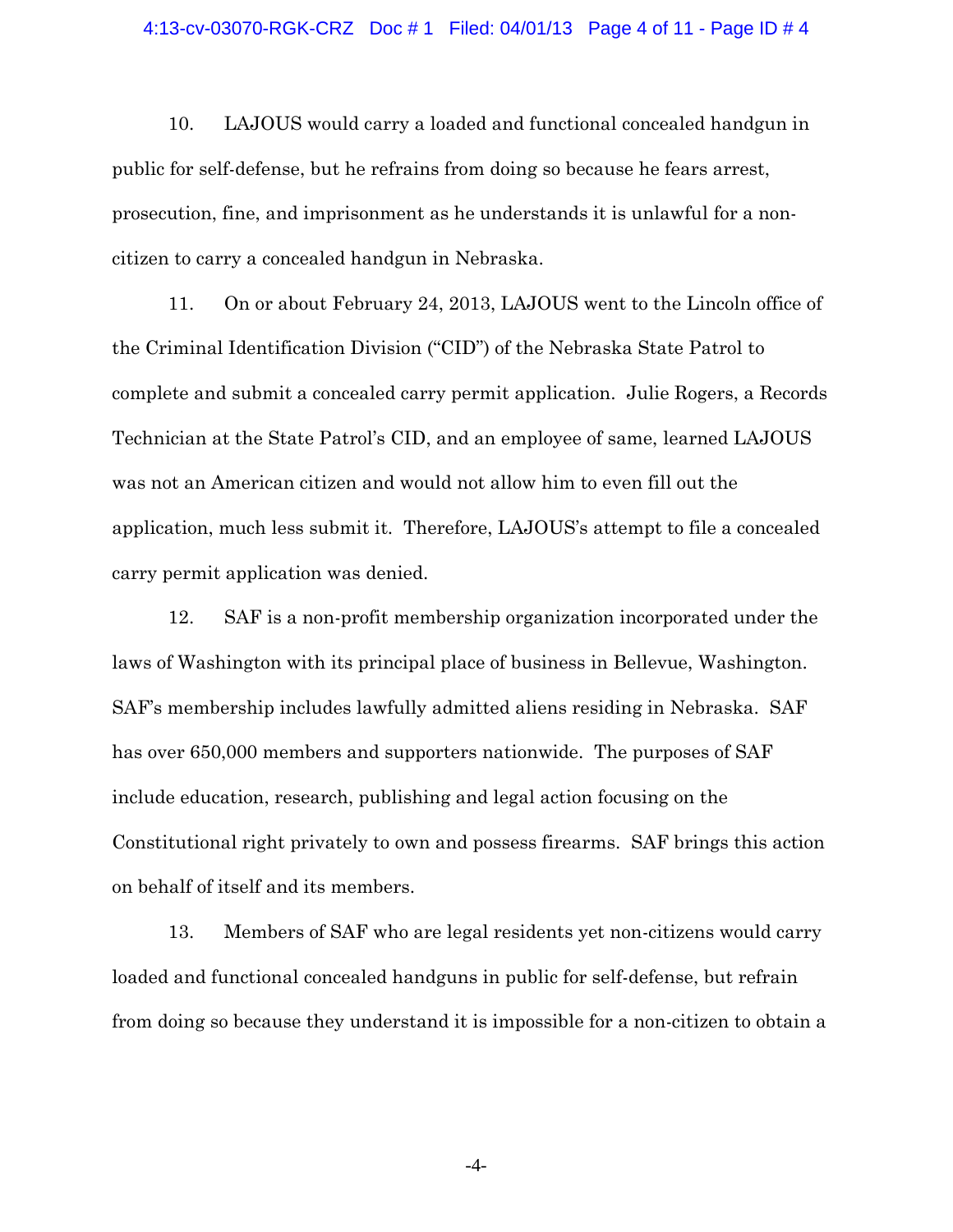#### 4:13-cv-03070-RGK-CRZ Doc # 1 Filed: 04/01/13 Page 5 of 11 - Page ID # 5

concealed carry permit, and thus it is unlawful for a non-citizen to carry a concealed handgun in Nebraska and fear arrest, prosecution, fine, and imprisonment.

14. NFOA is an organization incorporated under the laws of Nebraska with its principal place of business in Syracuse, Nebraska. The purposes of NFOA include education, political lobbying and legal action focusing on the Constitutional right privately to own and possess firearms in Nebraska. NFOA brings this action on behalf of itself and its supporters, which include lawful resident aliens residing in Omaha, Nebraska.

15. Members of NFOA who are legal residents yet non-citizens would carry loaded and functional concealed handguns in public for self-defense, but refrain from doing so because they understand it is impossible for a non-citizen to obtain a concealed carry permit, and thus it is unlawful for a non-citizen to carry a concealed handgun in Nebraska and fear arrest, prosecution, fine, and imprisonment.

16. LAJOUS is a member of both SAF and NFOA.

#### **DEFENDANTS**

17. Defendant BRUNING is the Attorney General of the State of Nebraska, and, in his official capacity as such, is responsible for executing and administering the state of Nebraska's laws, customs, practices, and policies, including NRS § 69-2433(10). In that capacity, BRUNING is presently enforcing the laws, customs, practices and policies complained of in this action, and is sued in his official capacity.

18. Defendant SANKEY is the Superintendent of Law Enforcement and Public Safety with the Nebraska State Patrol. In SANKEY's official capacity, he is

-5-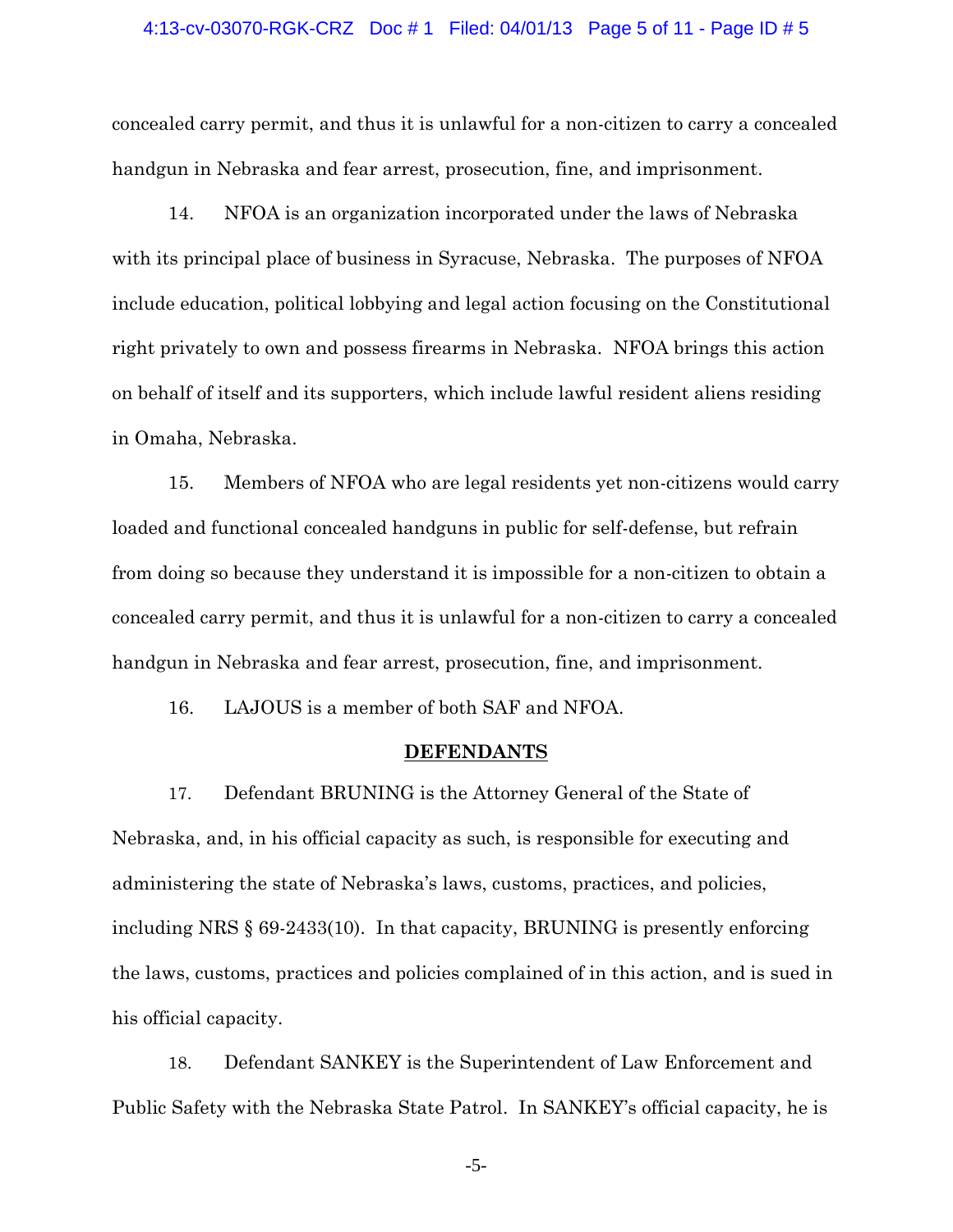responsible for enforcing certain of Nebraska's laws, customs, practices, and policies, specifically including NRS § 69-2433(10). In that capacity, SANKEY is presently enforcing the laws, customs, practices and policies complained of in this action. Specifically, SANKEY is the authority charged with processing and issuing concealed carry permit applications in Nebraska. He is sued in his official capacity.

# **CONSTITUTIONAL PROVISIONS**

19. The Second Amendment provides:

A well regulated Militia, being necessary to the security of a free State, the right of the people to keep and bear Arms, shall not be infringed.

U.S. Const. amend. II.

20. The Second Amendment "is fully applicable against the States."

*McDonald v. City of Chicago*, 561 U.S. 3025, 130 S. Ct. 3020, 3026 (2010).

# **STATE LAW**

21. NRS § 69-2433 provides in pertinent part:

An applicant [for a concealed carry permit] shall:

. . .

(10) Be a citizen of the United States . . .

22. NRS § 28-1202 provides in pertinent part:

(1)(a) Except as otherwise provided in this section, any person who carries a weapon or weapons concealed on or about his or her person, such as a handgun, a knife, brass or iron knuckles, or any other deadly weapon, commits the offense of carrying a concealed weapon.

. . .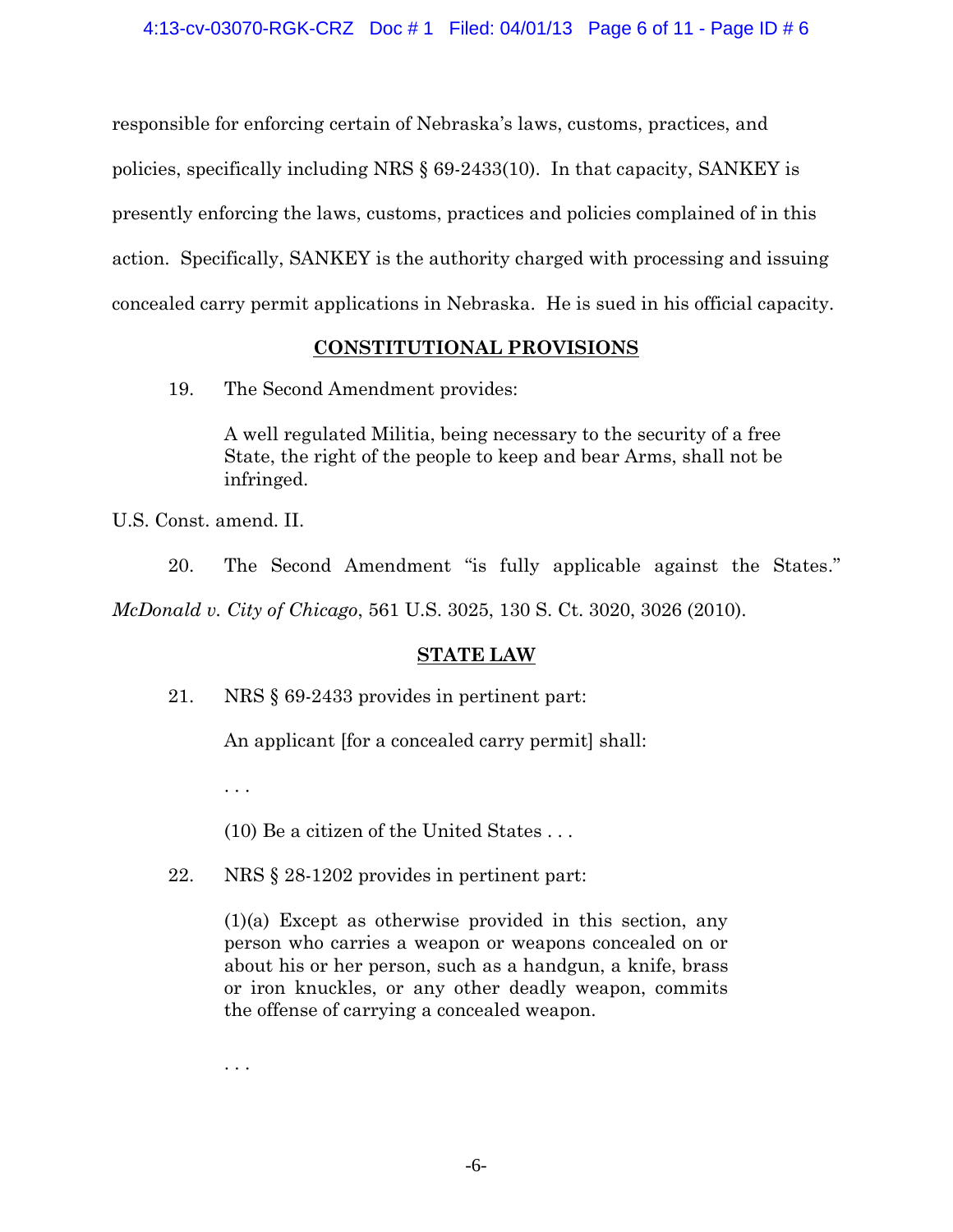(3) Carrying a concealed weapon is a Class I misdemeanor.

(4) In the case of a second or subsequent conviction under this section, carrying a concealed weapon is a Class IV felony.

23. NRS § 28-106(1) provides in relevant part:

For purposes of the Nebraska Criminal Code and any statute passed by the Legislature after the date of passage of the code, misdemeanors are divided into seven classes which are distinguished from one another by the following penalties which are authorized upon conviction:

. . .

Class I misdemeanor........ Maximum — not more than one year imprisonment, or one thousand dollars fine, or both.

24. NRS § 28-105(1) provides in relevant part:

For purposes of the Nebraska Criminal Code and any statute passed by the Legislature after the date of passage of the code, felonies are divided into nine classes which are distinguished from one another by the following penalties which are authorized upon conviction:

**. . .** 

Class IV felony……. Maximum — five years imprisonment, or ten thousand dollars fine, or both.

# **COUNT I – VIOLATION OF EQUAL PROTECTION (U.S. CONST. AMEND. XIV; 42 U.S.C. §§ 1981(a), 1983)**

25. Paragraphs 1 through 24 are realleged and incorporated herein by

reference.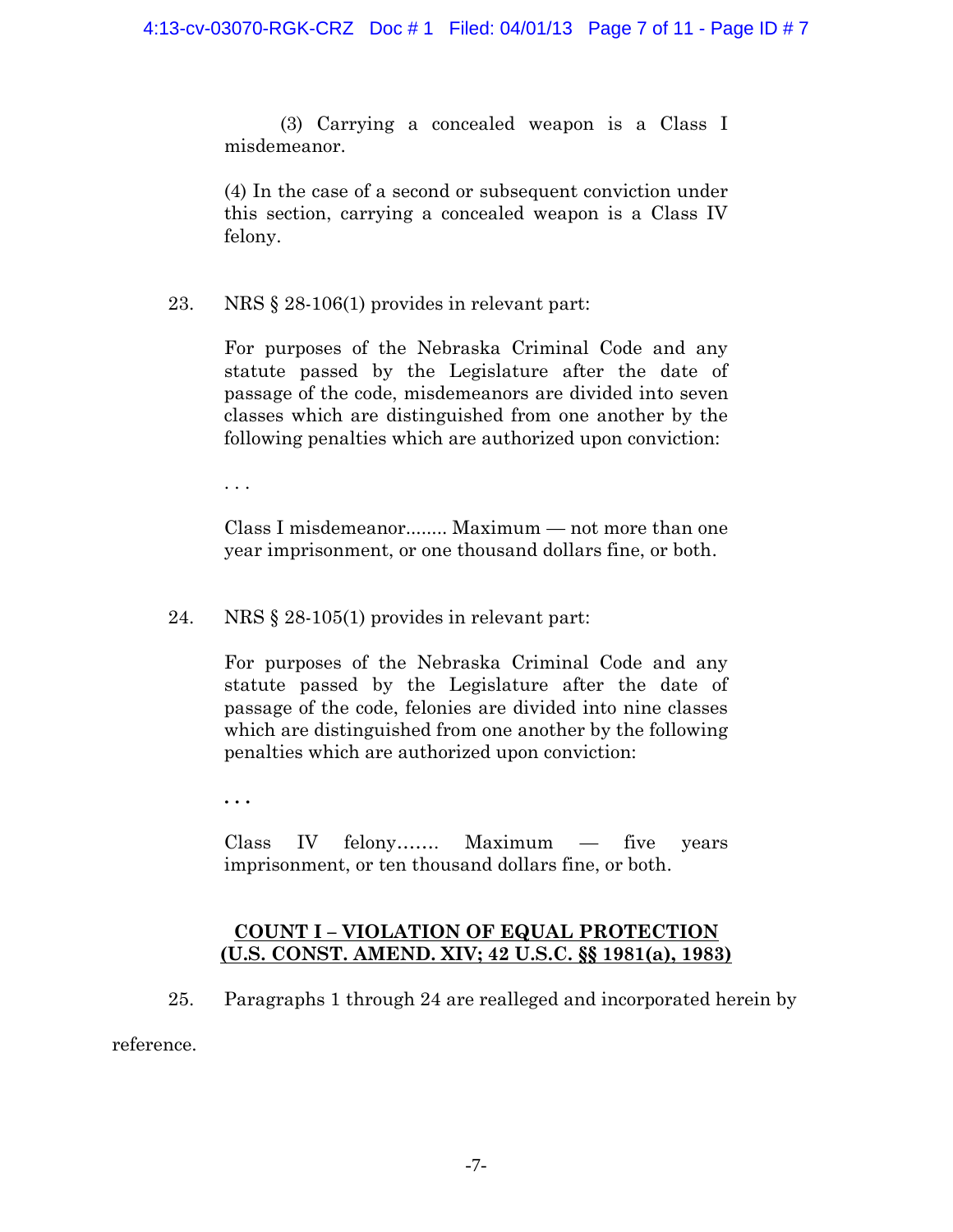26. The citizenship requirements contained in NRS § 69-2433(10) and all other Nebraska statutory language, which restrict lawfully admitted aliens the rights and privileges of carrying concealed firearms based on citizenship, on their face and as applied, are unconstitutional denials of equal protection of the laws and are in violation of the Equal Protection Clause of the Fourteenth Amendment to the United States Constitution.

### **COUNT II – VIOLATION OF RIGHT TO KEEP AND BEAR FIREARMS (U.S. CONST. AMENDS. II AND XIV; 42 U.S.C. § 1983)**

27. Paragraphs 1 through 26 are realleged and incorporated herein by reference.

28. The citizenship requirements contained in NRS § 69-2433(10), and all other Nebraska statutory language, which restrict lawfully admitted aliens the rights and privileges of carrying concealed firearms based on citizenship, on their face and as applied, violate the Plaintiffs' individual right to possess a handgun as secured by the Second Amendment to the United States Constitution.

### **COUNT III – FEDERAL PREEMPTION**

29. Paragraphs 1 through 28 are realleged and incorporated herein by reference.

30. The federal government has, through its enumerated and implied constitutional powers, the exclusive authority over United States immigration policy.

31. NRS § 69-2433(10) is an effort by the Defendants to regulate immigration by denying non-citizens their Second and Fourteenth Amendment

-8-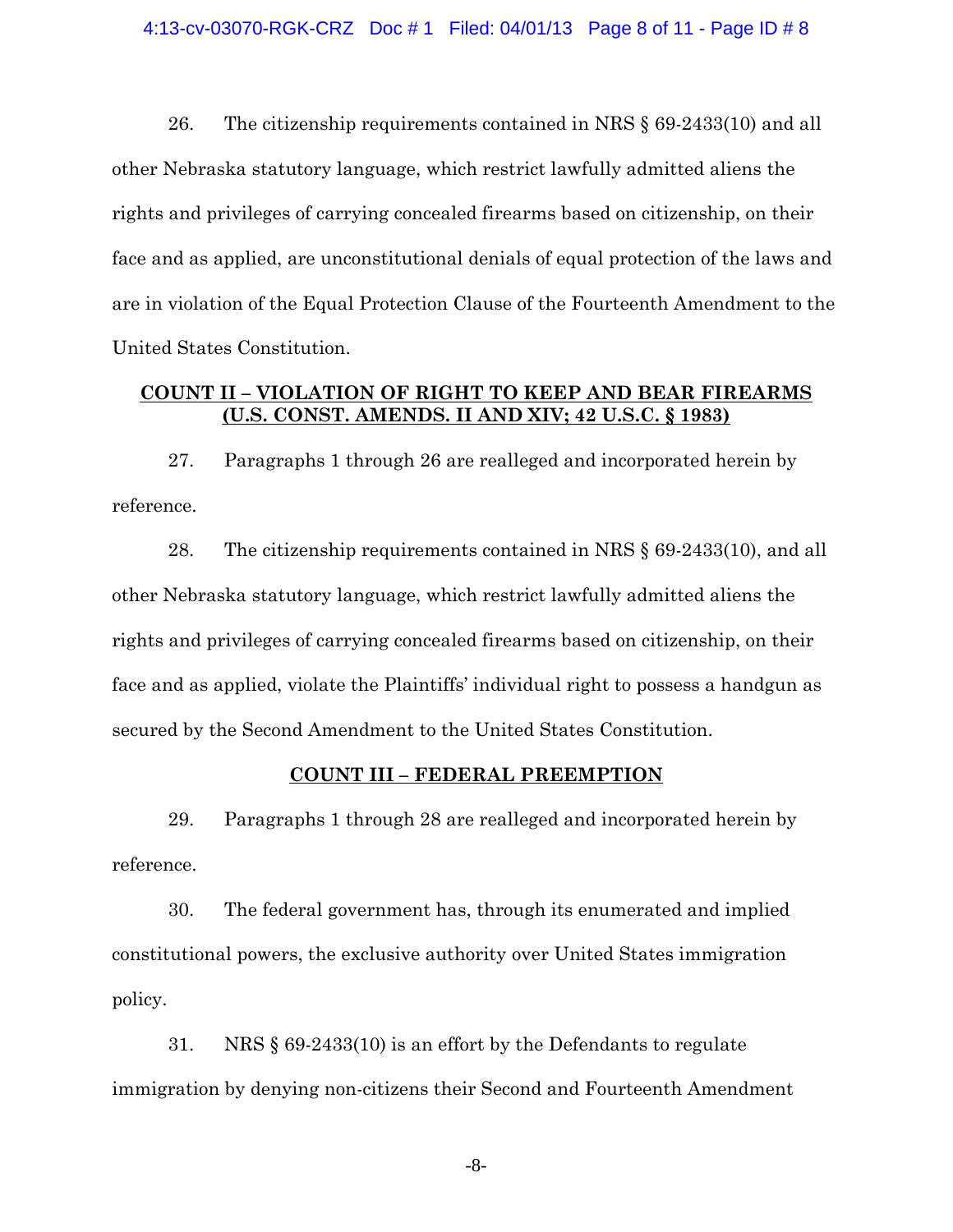rights. As such, NRS § 69-2433(10) is preempted by federal immigration law, is unconstitutional, and is invalid.

#### **FOR ALL COUNTS**

32. Paragraphs 1 through 31 are realleged and incorporated herein by reference.

33. A controversy exists as to whether the citizenship requirements contained in NRS § 69-2433(10) is unconstitutional.

34. A declaration from this Court would settle this issue.

35. A declaration would also serve a useful purpose in clarifying the legal issues in dispute.

36. The Plaintiffs seek a declaration that the citizenship requirements contained in NRS § 69-2433(10) is unconstitutional.

37. In the absence of an injunction, the citizenship requirements of NRS § 69-2433(10) would continue to be enforced and would prevent LAJOUS, and SAF's and NFOA's lawfully admitted alien members residing in Nebraska, from (1) successfully obtaining a concealed carry permit and/or (2) legally carrying a handgun in a concealed manner that any otherwise-qualified citizens may possess and carry concealed in public.

38. The Plaintiffs would continue to suffer irreparable injury if the Court does not issue an injunction.

39. There is no adequate remedy at law because only a declaration and injunction, as opposed to monetary damages, would allow LAJOUS, and SAF's and

-9-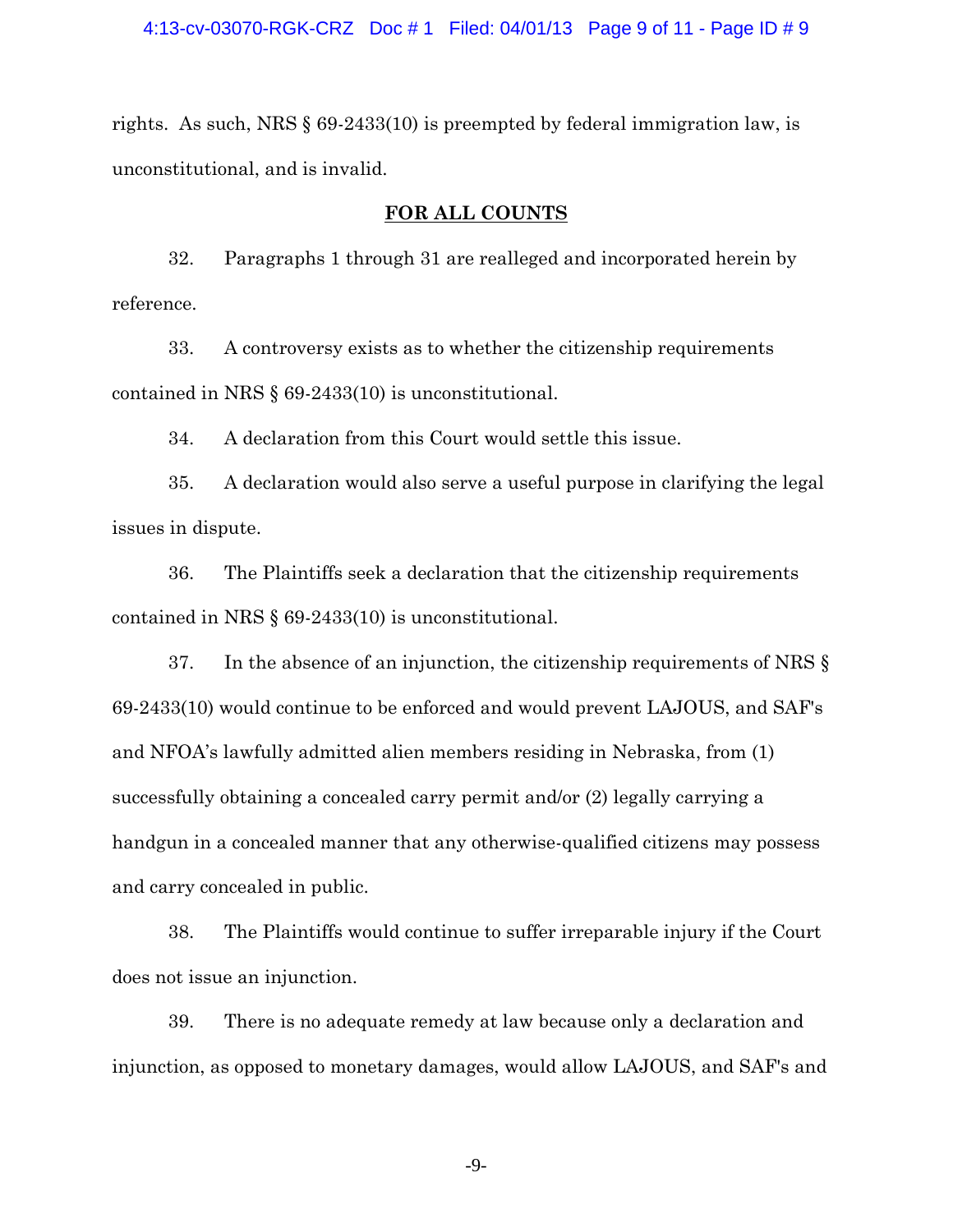#### 4:13-cv-03070-RGK-CRZ Doc # 1 Filed: 04/01/13 Page 10 of 11 - Page ID # 10

NFOA's lawfully admitted alien members the opportunity to obtain a permit to carry a handgun in a concealed manner for self-defense.

WHEREFORE, Plaintiffs pray that this Honorable Court:

1. Issue preliminary and permanent injunctions (a) enjoining Defendants Attorney General JON BRUNING and Nebraska State Patrol Superintendent DAVID SANKEY from enforcing the United States citizenship requirement of NRS § 69-2433(10) against the Plaintiffs and/or their members; and

2. Enter the following:

(a) A declaratory judgment that NRS § 69-2433(10), and all other Nebraska statutory language which restricts lawfully admitted aliens firearms rights and privileges based on citizenship, are null and void because they (1) violate the equal protection of the laws guaranteed by the Fourteenth Amendment to the United State Constitution; and (ii) infringe on the right of the people to keep and bear arms in violation of the Second and Fourteenth Amendments to the United States Constitution; and

(b) Issue preliminary and permanent injunctions against the Defendants and their political subdivisions, including officers, agents, and employees thereof, from enforcement of NRS § 69-2433(10) and all other Nebraska statutory language, which restrict lawfully admitted aliens firearms rights and privileges based on citizenship.

-10-